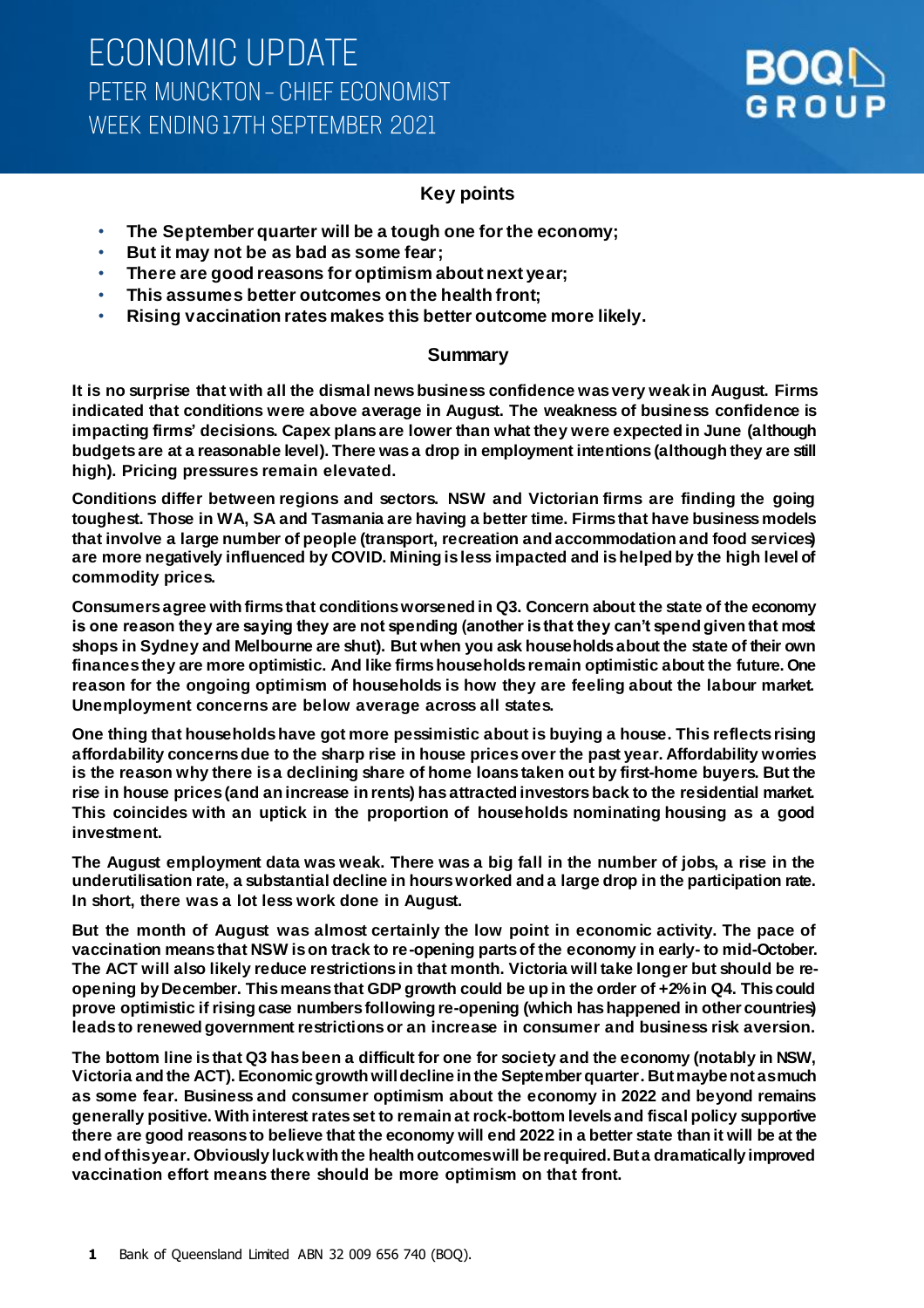### **ECONOMIC UPDATE** PETER MUNCKTON - CHIEF ECONOMIST WEEK ENDING 17TH SEPTEMBER 2021



#### **Bad, but not that bad**

At the start of the month the prevailing commentary on the Australian economy was pessimism. Sentiment about the Australian economy has since improved. The Q2 GDP number was above consensus. And would have been even stronger without supply-chain constraints or skilled labour shortages. The NSW Government announced roadmap means that the Sydney population will face less restrictions in Q4 (how much less will depend upon the number of new cases). And while the new virus numbers from Melbourne have been on the rise in recent weeks, rising vaccination rates and reduced mobility should see restrictions eased before yearend. The bounce-back in activity when restrictions end will make it virtually impossible for there to be negative GDP growth in Q4.

There is no doubt that the data released to date points to a substantial fall of GDP in Q3. But the decline may not be as sharp as some of the more pessimistic forecasts (ie, -4% or worse). This view was supported by the data released over the past week.

#### **Business Confidence**

It is no surprise that with all the dismal news business confidence was very weak in August. Confidence is higher than it was during the depths of last year (and during the GFC). There was even some improvement in August! But confidence is not necessarily the same thing as business activity. Indeed, firms indicated that not only were conditions above average in August but they actually had improved a little from July. One of the reasons was that they experienced a jump in new orders in August. This helped boost profitability.

The weakness of business confidence is impacting business decisions. Firms indicated they want to reduce investment in stock despite a low inventory-to-sales ratio in a number of sectors. Capex plans are lower than what they were expected to be in June although capex budgets remain at a reasonable level. And while there was a drop in employment intentions they are still high. This is consistent with the job ads and vacancy numbers.

One of the things that has not changed is that pricing pressures remain elevated. In places such as WA this might partly reflect strong demand. But in the main it is a result of the substantial supply -chain problems that are evident both domestically and globally. These supply-chain constraints are likely to be around until the global economy is fully re-opened. That is likely to be at least 6-18 months away.

Understandably, conditions differ between regions and sectors. NSW and Victorian firms are finding the going toughest. Those in WA, SA and Tasmania are having a better time. Firms that have business models involving large number of people (transport, recreation and accommodation and food services) are more negatively influenced by COVID. Mining is less impacted, and is helped by the high level of commodity prices. Retail is not doing as well as last year when consumers purchased a large number of durable items. The shutdown in Sydney and capacity limits have impacted the construction sector.

In summary, August was a tough month for many firms. WA miners are doing well, Sydney CBD gyms (and the airlines) are not. But firms did report above average conditions and profitability in August. And that employment intentions and capex spending are both still at decent levels indicates that firms' still have confidence about the outlook for 2022.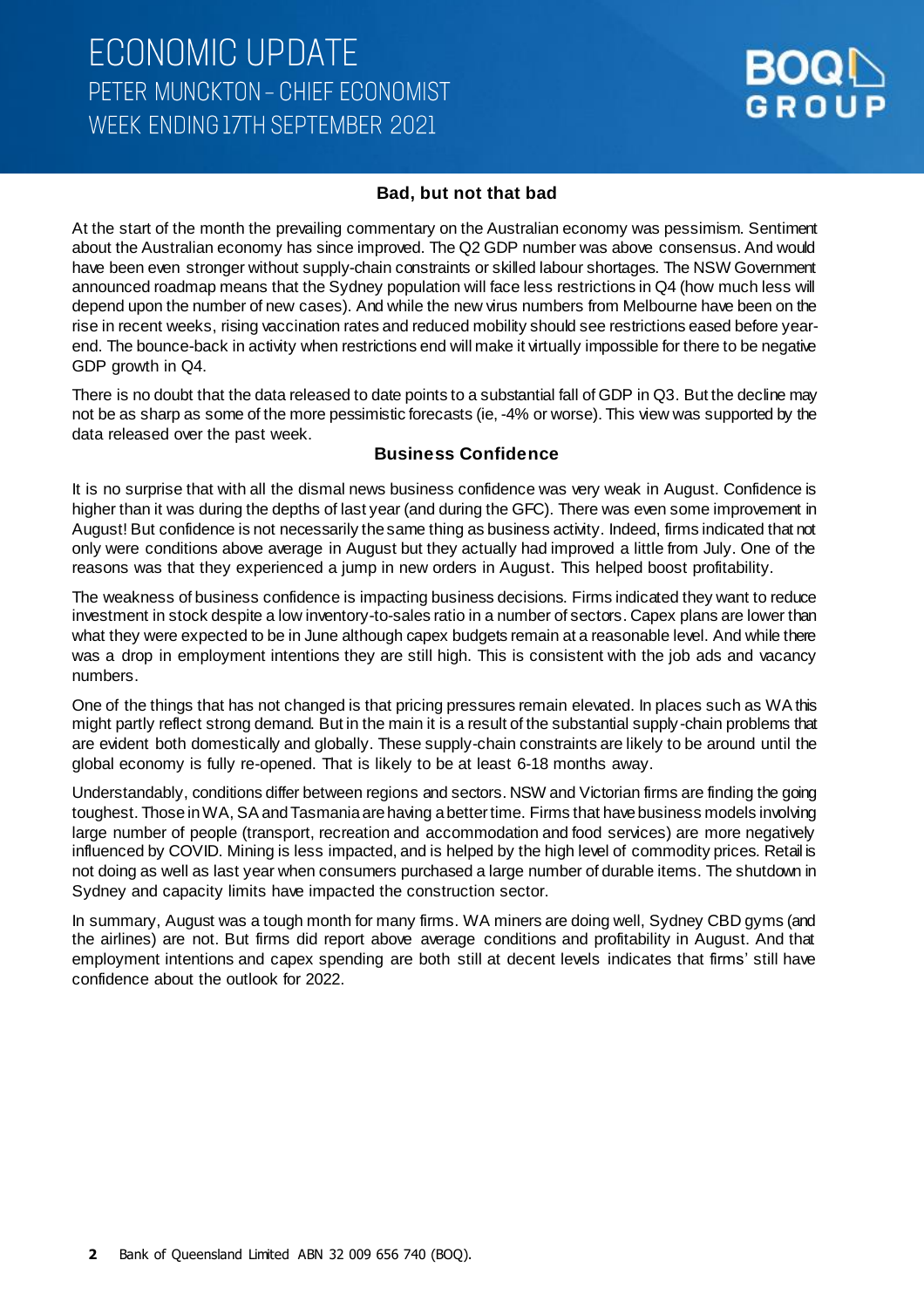# **ECONOMIC UPDATE** PETER MUNCKTON - CHIEF ECONOMIST WEEK ENDING 17TH SEPTEMBER 2021







Consumers agree with firms that conditions worsened in Q3. Concern about the state of the economy is one reason they are saying they are not spending. Another is that they can't spend given that most shops in Sydney and Melbourne are shut.

But when you ask households about the state of their own finances they are more optimistic (and increasingly so since June). This probably reflects the impact of government income support programs. And like firms households remain optimistic about the future. Sure they have (modestly) marked down their view of the economy next year (and with some justification). But they remain very bullish about where the economy will be in five years' time. And that optimism about the medium term has not changed over the course of the current lockdowns.

One reason for the ongoing optimism of households is how they are feeling about the labour market. Unemployment concerns are below average across all states. And they have substantially reduced in NSW, Qld and Tasmania. Optimism of households about getting a job is consistent with the very strong level of job ads and the hiring intentions of firms.

Sentiment is strongest amongst households in the 25-44 age bracket, although only about average in younger and older households. Younger households are more likely to be directly impacted by lockdowns (they are more likely to work in sectors most impacted by lockdowns, there is no in-person teaching at universities,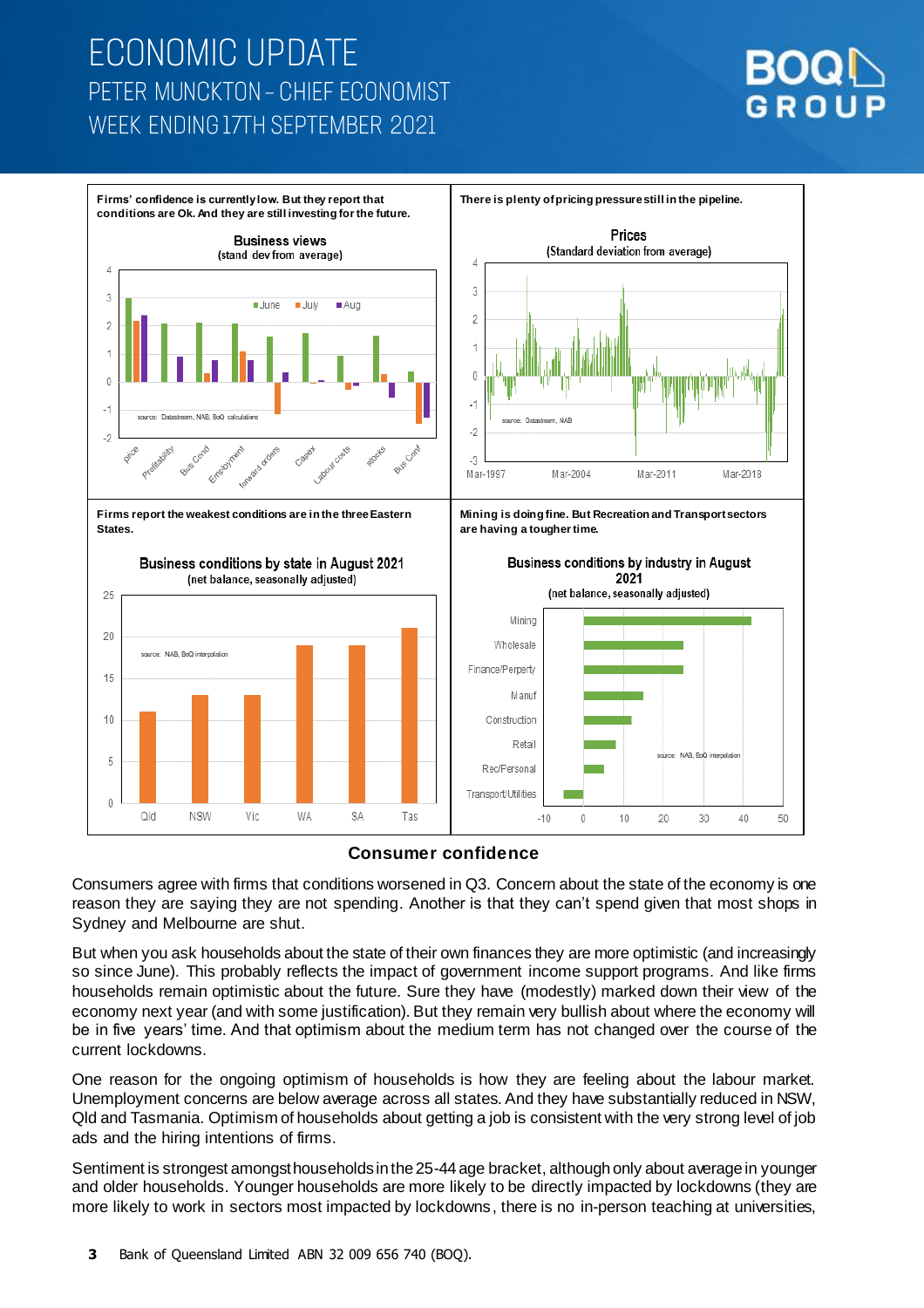

clubs and pubs are largely shut in Sydney and Melbourne). Older households' face higher health risks from COVID.

One thing that households have got more pessimistic about is buying a house. This reflects rising affordability concerns due to the sharp rise in house prices over the past year. This concern is prevalent across all states, albeit less so in SA and WA. Affordability worries is the reason why there is a declining share of home loans taken out by first-home buyers.

But the rise in house prices (and an increase in rents) has attracted investors back to the residential market. This coincides with an uptick in the proportion of households nominating housing as a good investment. That proportion is low by the standard of the past forty years.

Low interest rates has seen more households attracted to equities and Super (and a growing interest in bonds). The low level of interest rates has seen the proportion of households nominating deposits or paying off debt to be a bit below the average level of the past fifteen years.

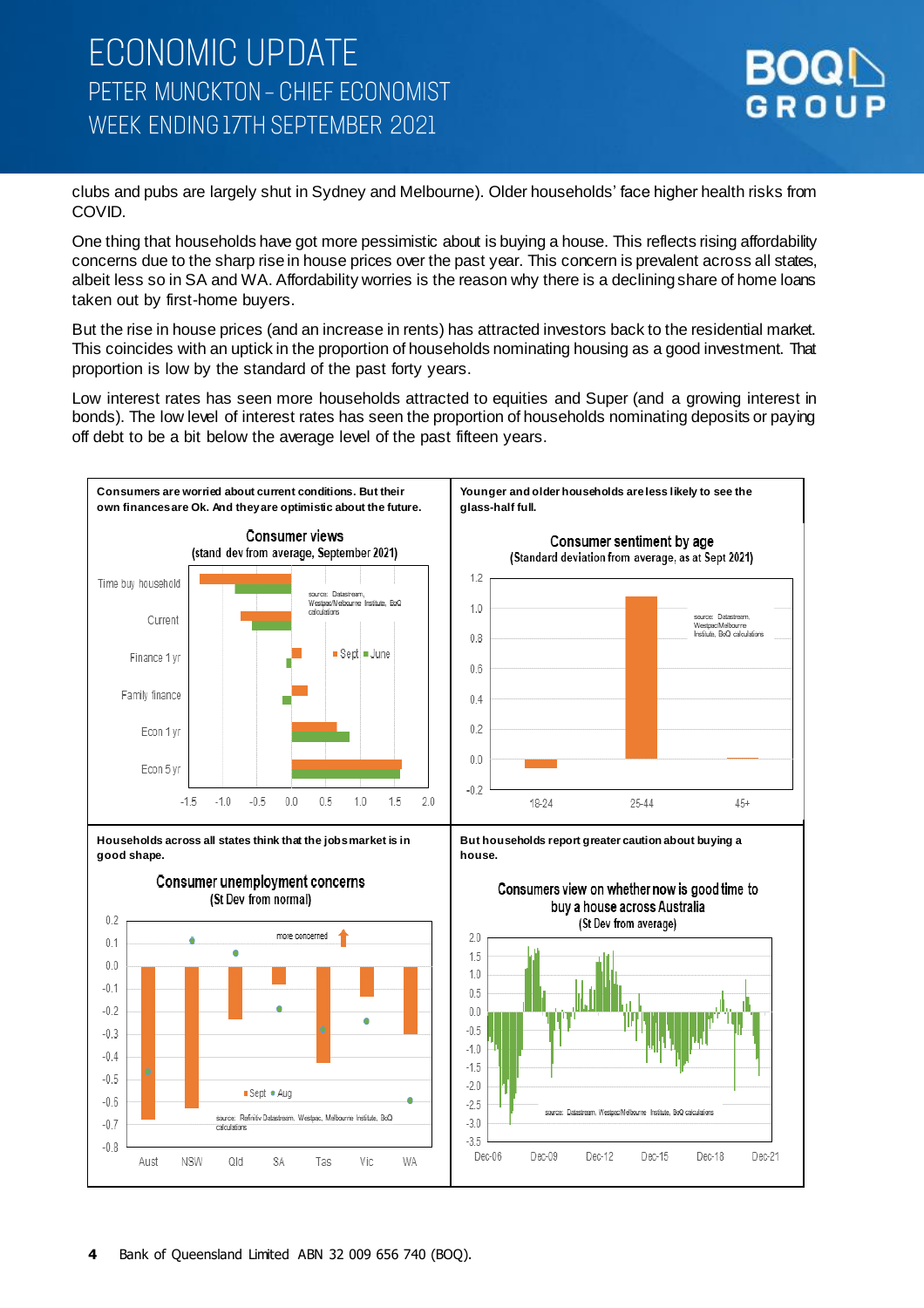# **ECONOMIC UPDATE** PETER MUNCKTON - CHIEF ECONOMIST WEEK FNDING 17TH SEPTEMBER 2021





#### **Employment**

And then we come to the August employment data. In my view it was a weak number. The 'good' news was the unemployment rate fell. But that was completely misleading. There was a big fall in the number of jobs (over 140,000), a rise in the underutilisation rate (because more people were working fewer hours than they wanted), a substantial decline in hours worked (notably in NSW) and a large drop in the participation rate. In short, there was a lot less work done in August.

But the month of August was almost certainly the low point in economic activity. At some stage in August, all of NSW, Victoria, South East Queensland and the ACT were in lockdown. Only Sydney was in lockdown for much of July. Queensland will (hopefully) be open for all of September, as will parts of regional NSW and Victoria. So assuming the current outbreaks don't spread outside of NSW, Victoria and the ACT (admittedly a big assumption) there should be a rise in hours worked in September.

And things should only get better from there. The pace of vaccination means that NSW is on track to reopening parts of the economy in early- to mid-October. The ACT will also likely reduce restrictions in that month. Victoria will take longer but should be re-opening by December. This means that GDP growth could be in the order of +2% in Q4. This could prove optimistic if rising case numbers following re-opening (which has happened in other countries) leads to either renewed government restrictions or an increase in consumer and business risk aversion.